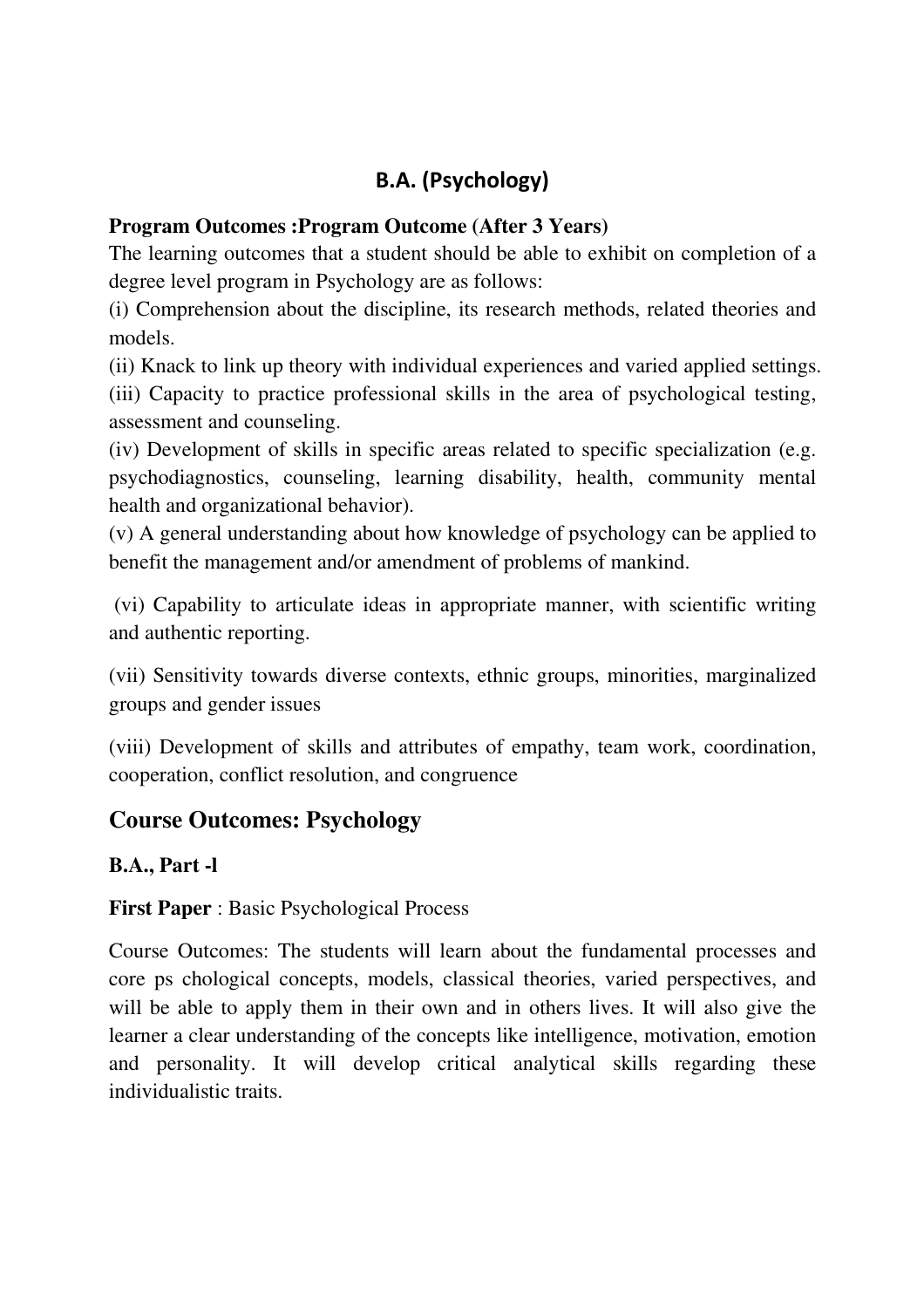#### **Second Paper**: Psychological Statistics

 Course Outcomes: The learners will be able to comprehend psychological data and can put them on appropriate scaling method. Moreover, they will be getting hold of essentials of psychological testing along with various kinds of tests implemented

Practical : Experiment on learning, memory, attention, perception or any other basic processes.

#### **B.A. ,Part-ll**

#### **FirstPaper**: Psychopathology

Course Outcomes: The students will be able to understand criteria of abnormality and one's own behavior and behavior of others. By applying the knowledge of assessment, diagnosis, classification system and DSM categories, the learners' will develop the sensitivity towards individual diversity and various approaches to the diagnosis and treatment of psychological disorders. Summarize clinical features of symptoms, etiology and valid and reliable treatment of diagnostic categories of mental health disorders

#### **SecondPaper**: Social Psychology

Course Outcome: By the end of the course, students will be able to summarize general information, through in-class discussion and assignments, pertaining to social psychological theories and an opportunity to apply social psychological theories to their lives. Critically evaluate research to understand and explain distressing human social behavior and relate social psychological concepts and theories to the context of historic and current world, national, and local events.

Practicals: Testing:any 4test on intelligence, aptitude, anxiety and Experiments:any 4 Sociopsychological adjustment experiment.

#### **B.A.,Part-lll**